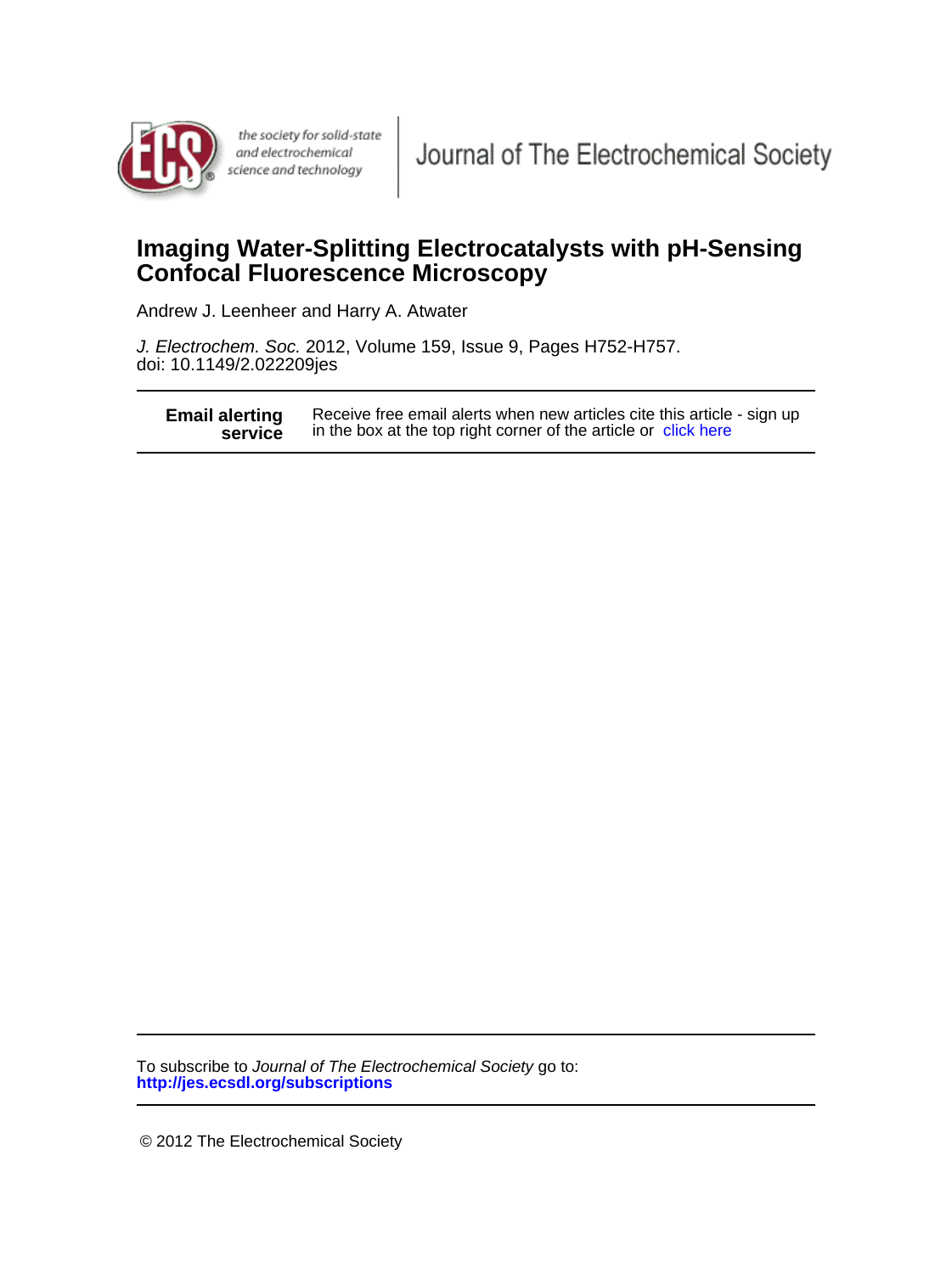

## **Imaging Water-Splitting Electrocatalysts with pH-Sensing Confocal Fluorescence Microscopy**

### **Andrew J. Leenheer and Harry A. Atwate[rz](#page-1-0)**

*California Institute of Technology, Thomas J. Watson Laboratories of Applied Physics, Pasadena, California 91125, USA*

Hydrogen generation by water electrolysis is promising for energy storage, and imaging the reaction dynamics near a  $H_2$ -evolving electrode can provide valuable insights. We utilized laser-scanning confocal fluorescence microscopy to map the product/reactant concentration at a H2-evolving electrode at micron-scale resolution which identifies areas with fast reaction kinetics. Small concentrations of a pH indicator dye added to the aqueous electrolyte enables ratiometric fluorescence sensing for quantitative pH detection over the range pH 5.3-7.5 and minimally perturbs the local environment. To overcome diffusion limitations, a miniature flow cell was utilized in the microscope to achieve micron-scale resolution in steady state while applying galvanostatic current. We demonstrated the technique using F:SnO2-coated glass with varied metal catalyst patterns and compositions resulting in clear images of increased pH near areas of high water-reducing activity. Simulations of the pH profiles near the electrolyte-patterned catalyst interface were also performed using the COMSOL finite-element software package to solve the convection/diffusion equations, and the calculation results agreed well with the experimentally-observed fluorescence profiles. Flow cell fluoresecence microscopy shows promise in imaging comparative catalyst activity as well as three-dimensional product/reactant profiles in complex electrode architectures. © 2012 The Electrochemical Society. [DOI: [10.1149/2.022209jes\]](http://dx.doi.org/10.1149/2.022209jes) All rights reserved.

Manuscript submitted April 23, 2012; revised manuscript received June 19, 2012. Published August 14, 2012.

There is a critical worldwide need for renewable energy sources, but many promising options such as solar or wind energy are intermittent by nature, with limited ability to produce dispatchable power on demand, thus limiting integration of renewables into the power grid. Storing energy in chemical bonds by using renewably-generated electricity to split water could provide a clean and scalable fuel in hydrogen gas or in liquid hydrocarbons after further processing.<sup>1</sup> While current water electrolyzers can provide high efficiencies, they often use expensive catalysts and corrosive electrolytes, $\frac{2}{3}$  motivating research on electrocatalysts that can operate with less overpotential and in neutral aqueous electrolyte. However, traditional catalyst characterization techniques rely on simple current-voltage curves which average the reaction rate over all exposed surface features of the electrode. In contrast, imaging the spatially-resolved reactant or product concentration near the electrode reveals specific areas of high activity and reaction rate resulting from e.g., use of heterogeneous catalysts or high surface area electrode topology. While the evolved gas bubble growth rate can provide a good measure of the local reaction rate, $3$ bubbles do not necessarily nucleate near the surface features of interest and can block the flow of reactants. Scanning electrochemical microscopy (SECM) provides submicron resolution and many analytical capabilities, but the presence of the probe significantly perturbs the local environment.<sup>4</sup> Detecting the local  $pH$  at a water-splitting cathode indicates the consumed H<sup>+</sup> and evolved OH<sup>−</sup> concentrations, indirectly measuring the evolved  $H_2$ . pH changes near large platinum electrodes have been quantified by amperometric SECM, identifying both steady-state  $H_2$  evolution as well as transient adsorption and surface oxidation features.<sup>5</sup> By using the potentiometric mode, threedimensional pH profiles near micron-scale platinum electrodes have also been mapped with SECM with less perturbation<sup>6,[7](#page-5-6)</sup> but require the fabrication of a micron-scale ion selective tip and difficult tip-substrate distance feedback mechanisms.

<span id="page-1-0"></span>Changes in pH can be detected not only electrochemically but also through the use of an pH indicator molecule. Conventional coloromet-ric pH indicators can be used<sup>[8,](#page-5-7)[9](#page-5-8)</sup> but require an immobilization strategy if one desires limit the region of analysis to the electrolyte near the active electrode as has been done using thin films and waveguides. $10$ Fluorescence-based pH indicators are experimentally more versatile and have been used to spatially image water oxidation $11$  and compare electrocatalyst compositions in combinatorial libraries.<sup>12,[13](#page-6-3)</sup> If the indicator dye is present in the bulk electrolyte, dye above area of interest will also be visible resulting in a large background signal, but this contribution can be eliminated with confocal microscopy in the case of a fluorescent indicator.

We utilized a fluorescent pH indicator in an aqueous electrolyte and imaged the pH profile at a hydrogen-evolving electrode using a laser-scanning confocal microscope. Previous studies have devel-oped this technique<sup>14[,15](#page-6-5)</sup> showing three-dimensional diffusion profiles of increased pH in the diffusion layer near cathodic electrodes with resolution on the order of hundreds of microns in quiescent electrochemical cells and provided a semi-quantitative measurement of increased pH based on relative fluorescence intensity. Here we developed a flow cell to reduce the diffusion limitations and reveal threedimensional product/reactant profiles at micron-scale resolution for varied surface features. The measurement of pH using confocal fluorescence has successfully been applied to refine other electrochemical models such as weak acid transport across a membrane<sup>16</sup> and the actual three-dimensional fluid flow near an impinging microjet.<sup>[17](#page-6-7)</sup> The fluorescent pH indicator molecule is an organic molecule that protonates or deprotonates at a given  $pK_a$  value which changes its fluorescence properties. In previous work, fluorescein has commonly been used<sup>[14](#page-6-4)[–18](#page-6-8)</sup> because its absorption and fluorescence emission increases dramatically as pH increases from 4 to  $8<sup>19</sup>$  $8<sup>19</sup>$  $8<sup>19</sup>$  However a purely intensity-based measurement is difficult to quantitatively calibrate and is subject to artifacts such as reflective surfaces, dye concentration, laser intensity variations, and shadowing. Therefore in this study we instead used a two-color dye, the fluorescein-derived ratiometric indicator 2',7'-bis-(2-carboxyethyl)-5-(and-6)-carboxyfluorescein (BCECF) which is often used in biological intracellular  $pH$  sensing<sup>20</sup> to enable quantitative pH measurement with few artifacts. The pH profiles are demonstrated on conductive glass patterned with micronscale metal catalysts, metal catalysts patterned with varied surface area, and a comparison of multiple metals in parallel on one sample that revealed interesting electrochemical activity in conjunction with cyclic voltammetry.

#### **Experimental**

*Sample fabrication.*— Commercial F:SnO<sub>2</sub>-coated glass (FTO) was obtained from Pilkington (TEC 15) and polished using Logitech SF-1 colloidal silica on a felt pad to serve as a smooth, transparent, conducting, and non-catalytic substrate cut into pieces about 1-2 cm2. Electrode patterns were fabricated using standard electronbeam lithography or photolithography techniques followed by metal evaporation and lift-off. For photolithography, a 50-nm anti-reflective polymer layer (Brewer Science WiDe-15B) was spun on the FTO under the photoresist to eliminate back-reflections and overexposure; this layer was removed during the develop in base but remained during the lift-off in acetone. Hence, the bulk of the FTO surface was covered in polymer, with only a small 1-μm region of FTO exposed near the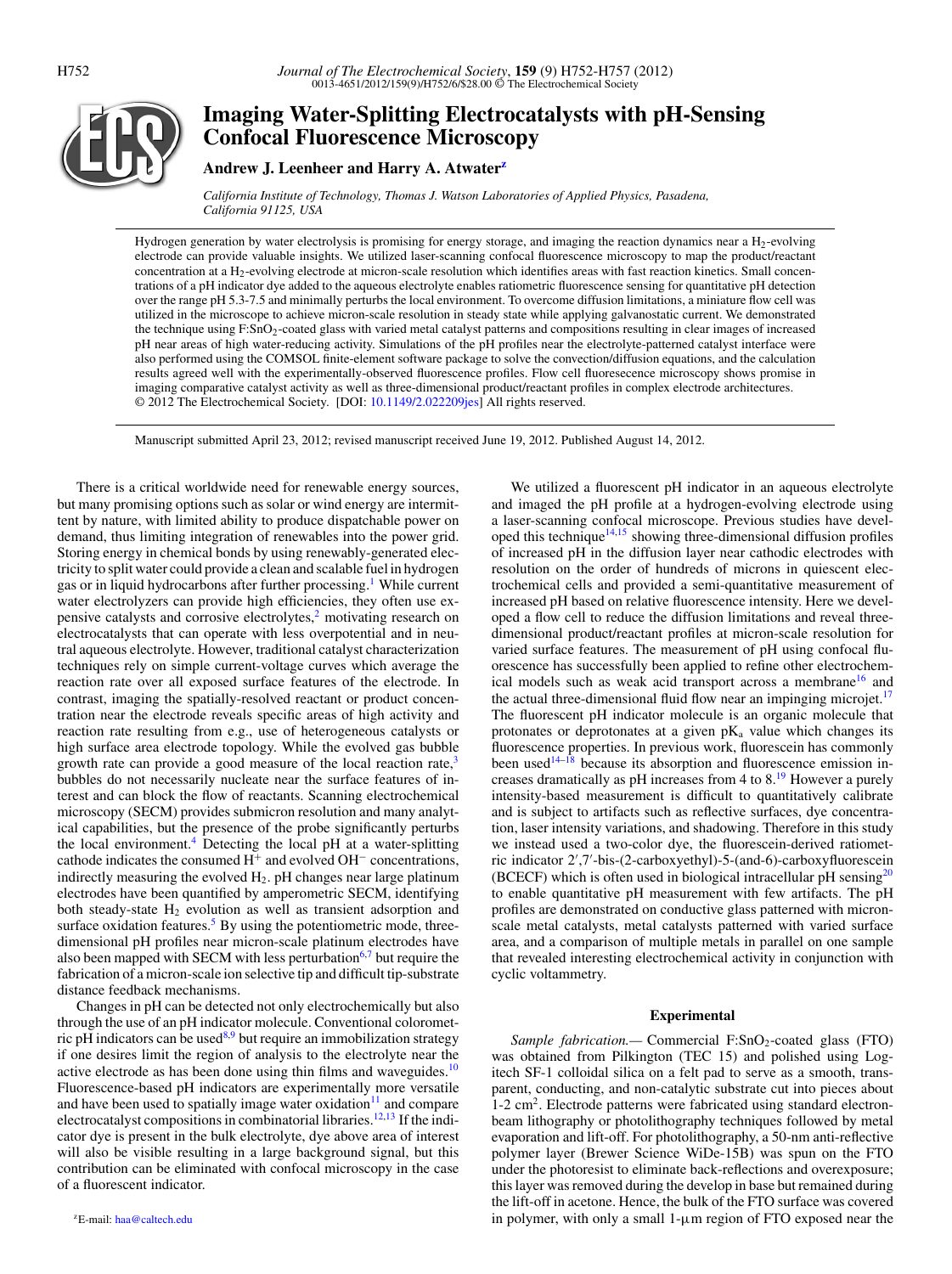patterned metal catalyst. After patterning, one corner of the FTO was contacted with a copper wire and silver adhesive paste to complete the working electrode.

*Electrochemical cell.—* A miniature electrochemical flow cell was made to fit under the microscope objective, and consisted of the planar glass/FTO working electrode, a silicone gasket spacer, and a glass cover slip. The silicone gasket was cut from 0.7-mm thick Press-to-Seal silicone (Grace Biolabs) and provided a watertight seal to the FTO/glass while allowing fast disassembly, cleaning, and reuse of the overall cell. The flow channel was cut from the silicone spacer to about 1-cm long by 1.5-mm wide. Two 1-mm holes were etched in a No. 1.5 cover slip at the flow channel ends, and bent stainless steel tubing was attached using epoxy for fluid input and output ports. The entire top coverslip was epoxied to a copper ring for support, and all epoxy joints were subsequently sealed with RTV-108 silicone. Additionally, a 100 μm-diameter Pt wire was placed between the input and output ports to act as a counter electrode. Galvanostatic current was applied with a Gamry Reference 600 potentiostat in the two-electrode configuration.

Buffered pH calibration solutions over the pH range 4.5-10 consisted of boric acid, citric acid, dipotassium phosphate, sodium sulfate, and sodium hydroxide adjusted to 200 mM total ionic strength in deionized water as well as  $20 \mu M$  BCECF dye. The electrolyte during analysis consisted of 66 mM sodium sulfate (200 mM ionic strength) and 20  $\mu$ M BCECF dye in deionized water. The initial bulk pH was adjusted using dilute sulfuric acid or sodium hydroxide. Flow was induced by using a syringe pump to draw electrolyte through the flow cell connected with Tygon or polyethylene tubing and a glass rotameter to measure the flow rate.

*Confocal microscope.—* A Zeiss LSM710 confocal laser-scanning head was attached to a Zeiss Axio Imager upright microscope equipped with a 20x, 1 NA water-immersion dipping objective lens. This objective provided a maximum field of view of about  $500 \times 500$ μm. The excitation wavelengths alternated line-by-line between the 458 and 514 nm lines from an argon ion laser adjusted to an intensity that avoided dye saturation or bleaching, though the flow mitigated those effects. The emitted fluorescent light was collected by a photomultiplier tube for wavelengths from 525-720 nm through a confocal pinhole set to 1 Airy unit resulting in a optical slice thickness of about 2.2 micron. Additionally, laser light transmitted through the sample was collected via a transmitted-light photomultiplier tube to show the patterned catalyst location and geometry.

*Computer simulation.—* Simulations were performed using the convection and diffusion module of COMSOL Multiphysics 4.0 on a personal computer.

#### **Results and Discussion**

*Ratiometric pH calibration.—* The fluorophore BCECF exhibits a pH-sensitive fluorescence excitation spectra and has an isoemissive point at  $\lambda = 435$  nm where the fluorescence intensity varies little with pH, whereas the largest change in fluorescence intensity with pH results from excitation at  $\lambda = 500$  nm.<sup>20</sup> Thus exciting sequentially with the two different wavelengths and taking the ratio of emitted fluorescence gives a measure of pH which eliminates artifacts resulting from intensity variations present in both signals. The change in fluorescence is due to protonation/deprotonation of the molecule; for BCECF, the exchange is between the tetraanion and pentaanion forms and occurs at  $pK_a = 7$ . Considering a linear combination of fluorescence of both the tetraanion (basic) and pentaanion (acidic) forms present at a given pH with a first-order dissociation constant for the acid/base equilibria, the pH can be related to the fluorescence emission of two excitation wavelengths  $F_{\lambda I}$  and  $F_{\lambda 2}$  as<sup>[20](#page-6-10)</sup>

$$
pH = pK_a - \log\left(\frac{R_b - R}{R - R_a} \times \frac{F_{b,\lambda 2}}{F_{a,\lambda 2}}\right)
$$
 [1]

<span id="page-2-0"></span>

**Figure 1.** Fluorescence emission ratio 514 nm/408 nm of 20 μM BCECF dye. Circles represent buffered solutions or dilute acid and base endpoints, and solid line shows model using  $pK_a = 7.05$  and  $F_{b,\lambda}$ <sub>2</sub>/  $F_{a,\lambda}$ <sub>2</sub> = 2.95. Error bars indicate standard deviation of ratio largely due to shot noise.

where  $R = F_{\lambda l}/F_{\lambda 2}$  is the measured fluorescence ratio and subscripts *a* and *b* indicate values at acidic and basic endpoints, respectively. Only the  $pK_a$  of the indicator as well as fluorescence intensities in acid and base are required for calibration of this sigmoidal curve. In the confocal microscope used here, the best available laser excitation wavelengths were at  $\lambda_1 = 514$  nm and  $\lambda_2 = 458$  nm for the highest signal-to-noise ratio. Fig. [1](#page-2-0) shows the relationship between the fluorescence ratio and  $pH$  for 20  $\mu$ M BCECF in calibrated buffer solutions at constant ionic strength as well as endpoints in dilute sulfuric acid and sodium hydroxide. For the model line, the dissociation constant of BCECF was empirically determined to be  $pK_a = 7.05$  from the buffered solution at pH 6.5. Clearly, the fluorescence ratio quantitatively determines pH over the range 5.3 to 7.5, but beyond that range the noise and sigmoidal shape allow only upper or lower limits on pH. Other fluorophores with different  $pK_a$  values would enable detection over different pH ranges.

*Electrochemical cells.—* The electrolyte during pH imaging was initially adjusted to pH 5.3 for the most sensitive measure of pH increase during water electrolysis, and  $20 \mu M$  BCECF dye gave a strong fluorescent signal. Cyclic voltammetry curves (not shown) of this electrolyte showed only peaks related to water, indicating that the BCECF was stable and not prone to strong adsorption over the potential window of water electrolysis.

Initial tests of patterned electrodes in quiescent solution revealed diffusion profiles that approached hundreds of microns within seconds, so we adopted a flow cell geometry to aid convective transport. To test the resolution and demonstrate the technique, a glass/FTO electrode was patterned with a micron-scale cloverleaf of 100-nm thick Au with a 3-nm Cr adhesion layer as shown in Fig. [2a.](#page-3-0) Encircling each pattern is a small region of exposed FTO, and the rest of the electrode is protected from the electrolyte by WiDe polymer. Fig. [2b](#page-3-0) shows the pH profile resulting from  $-4 \mu A$  applied to the cloverleaf sample in the flow cell with 0.045 mL/min applied flow while tracking the BCECF fluorescence ratio.

Clear increases in pH are seen near the Au electrocatalyst where hydrogen is being evolved according to the proton reduction reaction

<span id="page-2-1"></span>
$$
H^{+} + e^{-} \rightarrow \frac{1}{2}H_{2}
$$
 [2]

or the less facile water reduction reaction

$$
H_2O + e^- \to \frac{1}{2}H_2 + OH^-
$$
 [3]

depending on the local pH and ion concentrations. For near-neutral conditions as used here, the water reduction reaction is dominant. The applied flow is in the laminar flow regime, so products and reactants are swept in the positive *x* direction as well as diffusing in the *y* and *z* directions. In the planar geometry employed here, the pH profile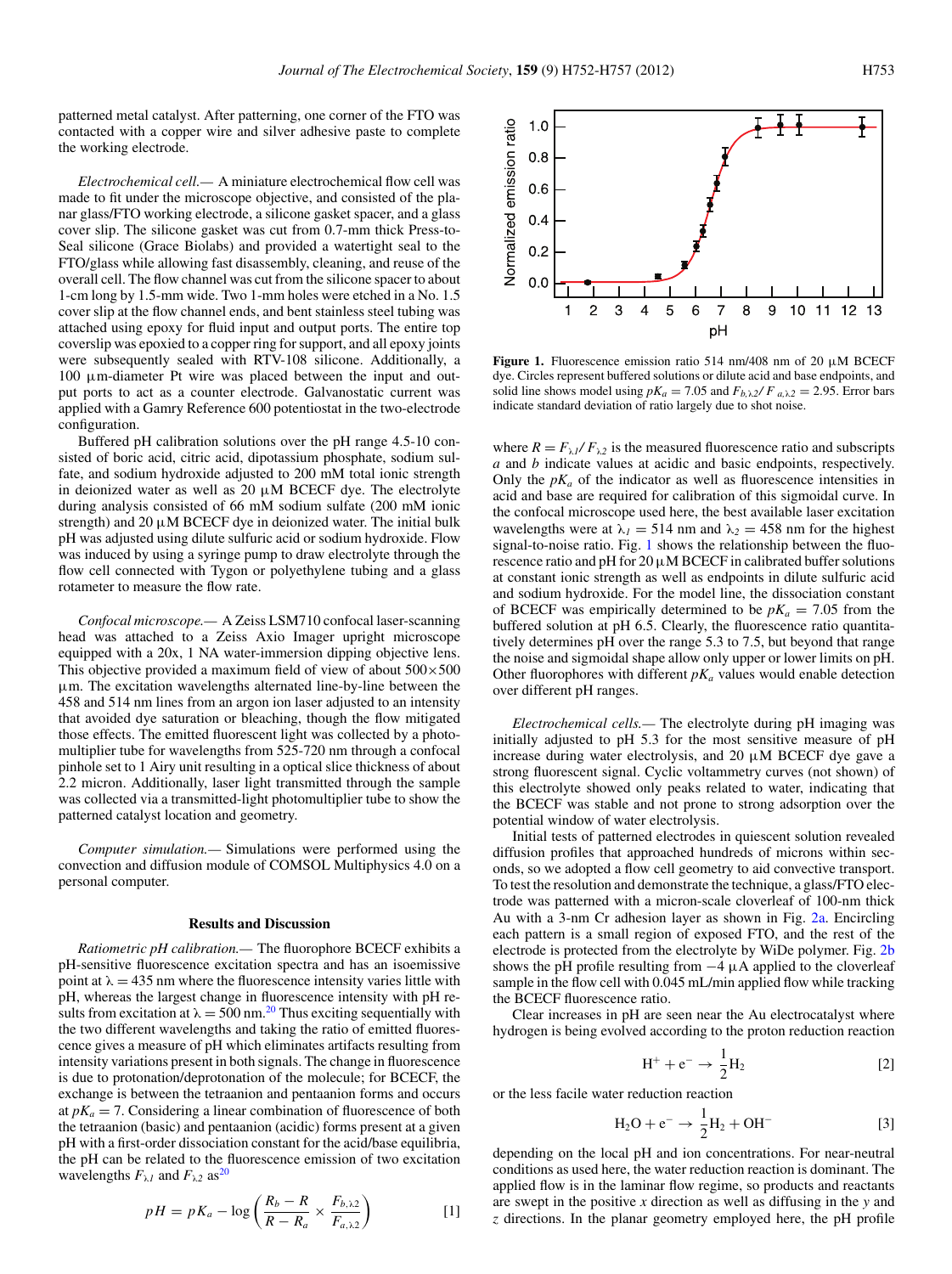<span id="page-3-0"></span>

**Figure 2.** (a) Optical microscope image of patterned Au on FTO and (b) 3D orthonormal projection image of pH with −4 μA applied to sample and fluid flow from left to right. The scale is the same in all images, and the slice locations in the 3D image are shown as yellow lines. pH values above the detection limit are shown as white.

in the *z* direction is that expected from the diffusion and fluid flow, but the easy three-dimensional imaging capability would be useful for non-planar electrodes or less uniform fluid flows. For this applied current, the flow was sufficient to overcome back-diffusion and reveal the approximate resolution of this technique to be about 5 microns determined from the size of the increased pH features in Fig. [2b.](#page-3-0) The submicron features in the cloverleaf patterns are not evident primarily due to lateral diffusion. Higher applied current requires a higher flow to maintain resolution. It should be noted that other electrochemical reactions could contribute to the measured pH increase, such as oxygen reduction,

$$
\frac{1}{2}O_2 + H_2O + 2e^- \to 2OH^-,
$$
 [4]

or metal oxide reduction to metal M,

$$
M_xO + H_2O + 2e^- \rightarrow xM + 2OH^-.
$$
 [5]

Control experiments showed that de-aerating the electrolyte by purging with Ar gas for 30 minutes showed no effect on the pH profile at a given current, indicating that oxygen reduction was not dominant. Au was chosen as a noble metal catalyst to test this technique because shows little oxidation and little oxide reduction under negative current. Additionally, a control experiment using sodium nitrate supporting electrolyte showed similar pH profiles, so the sulfate ion was unlikely involved in the pH increase.

To demonstrate the sensitivity of this technique to the local current density, a sample was prepared with Au catalyst patterned in 60 μm square patches of hexagonally-packed circles of the same top projected area but varied radius (pitch/radius  $= 2.4, 62\%$  coverage) by electron-beam lithography with the circle radius varying from 0.2 to 4 μm. The transmitted-light image and pH increase under applied flow and current is shown in Fig. [3](#page-4-0) as well as a simulation of the expected pH increase calculated below. Because the indicator dye is most sensitive near its  $pK_a$ , it cannot quantitatively measure  $pH$ changes above about 1 unit above its  $pK_a$ , so any higher values are shown here as white. Since the Au circles were deposited with a finite 50 nm thickness, the sidewall area varied between patches, resulting in area-enhancement factors of at least 1.025, 1.25, 1.063, 1.5, and 1.125 from top to bottom relative to just the top projected area. When negative current was applied to the entire sample, the increased surface areas of the smaller circles is clear in the increased pH profile near those patches. The projected current density effectively increases with local surface area which is clearly seen using this technique. Note that in this case the applied current and flow were chosen to clearly show the differences between the various patches rather than achieve the highest resolution, so the individual circles are not distinct in the pH image.

Fig. [3c](#page-4-0) shows a simulated three-dimensional finite-element analysis of the pH increase at a water-splitting cathode at the experimental background pH and overall current adjusted to most closely match the experimental image. The actual current density of each patch was then set by the area-enhancement factor. The simulated pH profile shows qualitative agreement with the experimental profiles though with less dependence on circle size. The E-beam lithography and liftoff process likely left rough edges and higher local Au surface area than calculated for the smallest circles. The simulation is useful to compare expected changes in pH with the measured image, and in this case reveals a bigger effect for smaller Au circles than that calculated considering only geometric differences.

The local pH increase can also indicate areas with higher catalytic activity rather than just increased surface area. To demonstrate the dependence on electrocatalyst material, a sample was prepared with islands of different metals patterned by photolithography, and connected electrically in parallel on a FTO substrate. A sample containing 80 nm each of Ag, Pt, Ni, and Au is shown in Fig. [4](#page-4-1) as well as the pH increase under current flow before and after an electrochemical cleaning cycle. A video of the pH profile during a cyclic voltammetry cycle is included in the supplemental material link in the online version of this article as Movie  $S1<sup>22</sup>$  First, the FTO shows no activity, confirming its high overpotential for water reduction. Second, the Ag initially shows a very large pH change in Fig. [4b](#page-4-1) under negative current flow which could be due to reduction of an oxide layer present after the sample fabrication and elevated temperature during photoresist bakes in air. After cycling the sample bias from  $-1.5$  to  $+1.5$  V and back multiple times to clean the surface, Fig. [4c](#page-4-1) shows no activity from the Ag patch because it has completely oxidized away during the cycle and become insulating. Third, the noble metals Au and Pt show an increase in activity after the cleaning cycles because surface contaminants present from sample fabrication have been oxidized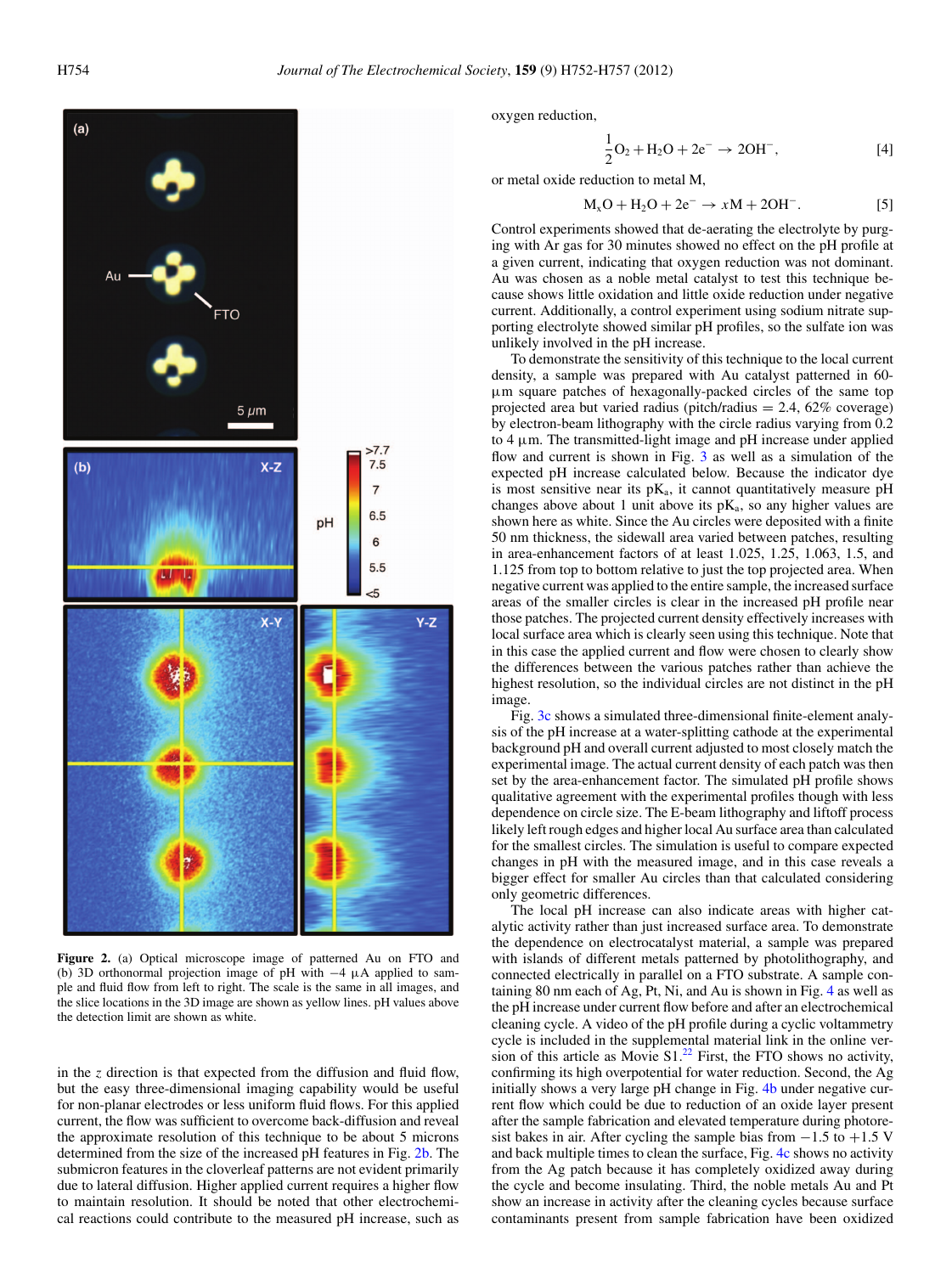<span id="page-4-0"></span>

**Figure 3.** Au circles patterned with varied surface area per patch where the circle radius of each patch from top to bottom is 4, 0.4, 1.6, 0.2, and 0.8 μm. (a) Optical transmission image, (b) 3D orthonormal projection image of pH with  $-4 \mu A$  applied to sample and flow from left to right, and (c) finite element simulation of pH profile.

away, and surface restructuring during the cycles is also a possible reason for the increase. $^{23}$  Both before and after the cycling, the Ni patch shows little pH change because its electrochemical activity is less than the other areas during this experiment, so the current tends to flow through the parallel paths that require less overpotential. The present set of metals were chosen based on their different exchange current densities and locations on either side of a 'volcano' plot, $\frac{2}{3}$ and the results seen here more or less agree with the expected trends given the surface conditions and near-neutral pH. Though the precise nature of the surface and quantitative kinetics of the various metals has not been thoroughly characterized here, the relative differences

<span id="page-4-1"></span>

**Figure 4.** Sample with varied metal electrocatalysts in parallel on FTO with polymer over most of the FTO. (a) Optical brightfield microscope image, showing patches from top to bottom of bare FTO, Ag, Pt, Ni, and Au, (b) 3D orthonormal projection image of pH with  $-1 \mu A$  applied to sample at  $-1.56$ V bias and flow from left to right, and (c) same conditions as in (b) but after cycling sample bias from  $+1.5$  to  $-1.5$  V; here the sample bias was  $-1.50$  V.

for the water reduction reaction between different materials under the same conditions are clearly seen using this technique.

The differences in local pH change in Fig. [4](#page-4-1) for the different metals of identical geometric area also confirms that the reactions are not mass-transfer limited. The reactant supply and product movement away from each location is the same, yet the various locations display different behavior due to the differences in reaction rates. In this galvanostatic two-electrode experiment, the behavior reveals varied current density of different materials held at the same potential even without a reference electrode. A reference electrode would help determine the working potential but was not included here for a simpler flow cell design in the microscope.

The use of a ratiometric 2-color indicator fluorophore largely eliminates variations due to laser intensity or dye concentration across the image, but care still must be taken near surface features. If the focal plane (confocal slice) is near or below the surface, spectral variations in the surface reflectivity may also change the intensity ratio which was used to calculate the pH. For example, in Fig. [4c](#page-4-1) the Ag patch has changed to a rough oxide, affecting the intensity ratio and thus indicating a slightly raised pH, but the patch did not show increased pH with increased current, so the lighter color is a slight artifact. For this reason, the x-y data is presented about 2 microns above the sample surface where the confocal slice volume barely includes the surface.

#### **Theory and Calculations**

The pH change at an electrode in a cell of arbitrary geometry and with various chemical species can be calculated by finite element techniques to solve the differential equations involved.[14](#page-6-4)[,15](#page-6-5)[,25](#page-6-14)[,26](#page-6-15) The governing equation is the Nernst-Planck equation:

$$
\frac{\partial c}{\partial t} = \nabla \cdot [D\nabla c - uc + \mu z c \nabla \phi] + R, \tag{6}
$$

where c is the species concentration, t (s) is time, D  $(m^2/s)$  is the diffusivity, u (m/s) is the convective flow,  $\mu$  (m<sup>2</sup> V<sup>-1</sup> s<sup>-1</sup>) is the electrophoretic mobility, z is the valence,  $\phi$  (V) is the electric potential, and  $R$  (mol m<sup>-3</sup> s<sup>-1</sup>) is a source term accounting for reactions. The expression inside the brackets is the negative concentration flux accounting first for diffusion, second for convection, and third for electromigration. Under the assumptions of steady state conditions, isotropic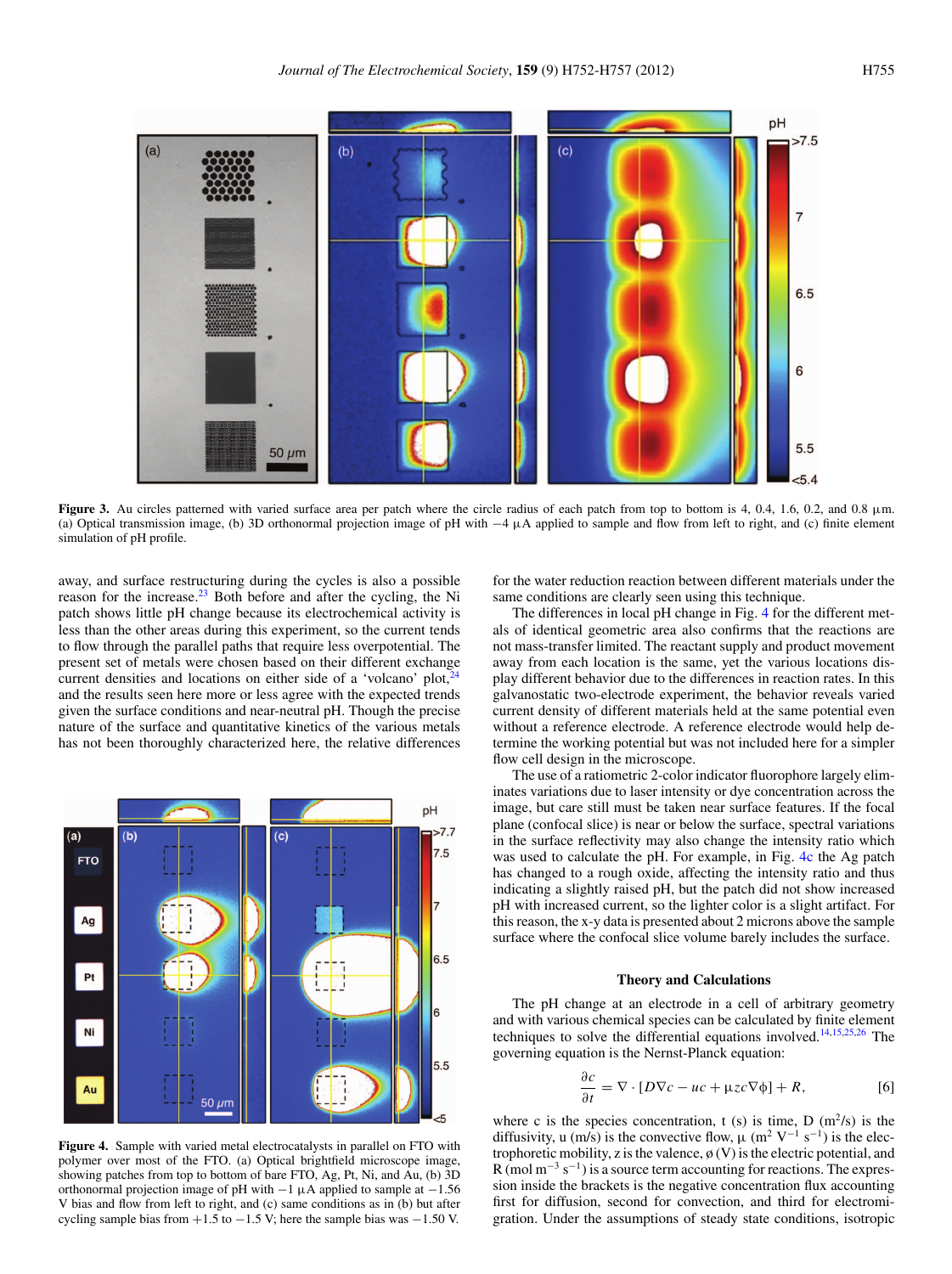diffusivity, high electrolyte conductivity so little potential drop in the electrolyte, and an incompressible fluid, this equation reduces to

$$
0 = D\nabla^2 c - u \cdot \nabla c + R \tag{7}
$$

which can be readily modeled using finite element simulation.

To model the pH change at a water-splitting cathode near neutral pH, both protons (hydronium ions) and hydroxyl ions must be taken into account as mentioned previously. The applied (negative) current will be distributed between the proton reduction or water reduction reactions depending on the pH, assuming no metal oxide or dissolved oxygen reduction. We further assume that the proton reduction reaction is limited only by the reactant supply at near-neutral pH conditions due to its generally simpler reaction mechanism. For simplicity, the fluorescent pH indicator is assumed to not participate in the electrode reactions or appreciably affect the ion concentrations during the finite element modeling; its effect as a buffer is taken into account after the proton and hydroxyl ion concentrations are calculated. The overall current density is then related to the ion fluxes,

$$
\frac{I}{AF} = J_{H^+} - J_{OH^-},
$$
 [8]

where I is the applied current, A is the electrode area, F is Faraday's constant and the species fluxes J<sub>H+</sub> and J<sub>OH</sub> are in mol m<sup>-2</sup> s<sup>-1</sup>. At near-neutral pH, most of the current will be carried by the hydroxyl ion flux and likely reflect the kinetics of the water reduction reaction rather than the proton reduction reaction. The dissociation of water is much faster than diffusion, so local equilibrium will hold for the water dissociation reaction Eq. [3](#page-2-1) which has forward and backward rate constants  $k_{w,f}$  and  $k_{w,b}$  and equilibrium constant  $K_W = k_{w,f}/k_{w,b}$  $= 10^{-14}$  in excess pure water. Correcting for 200 mM ionic strength,  $K_W = 10^{-13.73}$ . It is easiest to implement this local equilibrium in COMSOL as a reaction for both species with rate

$$
R_{H^{+}} = R_{OH^{-}} = (k_{wf} - k_{wb}[\text{H}^{+}][\text{OH}^{-}])
$$
 [9]

using  $k_{w,f} = 10^{-6.865}$ .

The above equations are solved in COMSOL using the Transport of Diluted Species module including convection and diffusion for both protons and hydroxyl ions coupled to the Laminar Flow module to simulate the fluid flow with a no-slip boundary condition along the flow cell walls. The flow cell was modeled in three dimensions over a channel length, width, and height of 1.8, 1.5, and 0.7 mm respectively with the electrocatalyst patches on the bottom of the channel. The ion concentrations in the bulk and on the inlet boundary were set by the initial pH of the electrolyte. At the electrocatalyst patches, the proton concentration was set to  $10^{-11}$  mol/m<sup>-3</sup> which is approximately zero, representing the facile proton reduction. Based on that boundary condition, the current due to proton reduction at the electrocatalyst patches was subtracted from the applied current, and the remainder of the current was set as an incoming flux of hydroxyl ions. The ionization of water was set as a bulk reaction term for both ions. The diffusivity of protons and hydroxyl ions was set to  $9.30 \times 10^{-5}$  and  $4.62\times10^{-5}$  cm<sup>2</sup>/s, respectively.<sup>14</sup>

Following the COMSOL simulation, the resulting profiles of proton and hydroxyl ion concentrations were imported in Matlab to calculate the buffering action of the BCECF indicator dye. At each spatial location, we treat the simulated proton concentration as a concentration of strong acid of concentration [A] and the hydroxyl ions as a strong base of concentration [B]. Treating the fluorophore as a weak acid with  $pK_F = 7$  and concentration [F], the charge and mass balance result in the equation for  $[H^+]$ ,

$$
[A] + \frac{[F]K_F}{[H^+] + K_F} + \frac{K_W}{[H^+]} = [B] + [H^+],
$$
 [10]

which has one positive root used to calculate the solution pH as shown in Fig. [4c,](#page-4-1) where qualitative agreement is seen with the experimental results. The described approach is very similar to previous calculations of pH involving weak fluorophore buffers,<sup>14,[16](#page-6-6)</sup> with possible slight differences in the treatment of the acid-base equilibria of both water molecules and the fluorophore.

The simulation could be used to calculate the quantitative local current density at a clear surface feature by varying simulated current until the pH profile matches the experiment. The volume and area of an iso-pH surface would make a simple fitness function as long as the fluid flow and fluorophore concentration were carefully controlled in the experiment. However, the patterned catalyst islands of interest must be sufficiently removed from other catalysts so that the diffusion profiles do not overlap in steady state.

#### **Conclusions**

We have demonstrated the use of pH-sensing fluorophores to quantitatively image pH gradients resulting from reductive currents in aqueous electrochemical cells. Confocal laser-scanning microscopy was utilized for good signal-to-noise and 3D imaging capabilities. Micronscale information is possible with the use of a flow cell to overcome diffusion, a resolution which approaches that of scanning probe electrochemical techniques while minimally perturbing the electrochemical conditions. The pH profiles were shown to sensitively respond to variations in both electrocatalyst surface area and inherent catalytic activity. In such an experiment, the area on a substrate with the highest catalytic activity was immediately obvious from the fluorescence profile. This technique could be expanded for use in combinatorial catalyst discovery, where a single substrate was patterned with electrocatalysts with varied composition or growth conditions. In a flow cell, however, the flow should be uniform over the field of view, and pH changes at one spot on the electrode may affect the downstream profiles. Time-resolved images could also provide good resolution without the use of a flow cell. The images presented here were taken in steady state, but the fast laser scanning allows image acquisition in less than a second. Photoelectrodes could be analyzed by switching the illumination sources analogous to a photobleaching experiment, where snapshots of the pH profile are taken after broad illumination of the sample.

The primary limitation of this technique lies in the narrow pH range that is accessible, but other fluorophores could be used with different  $pK_a$  values. For example, Oregon Green is another fluorescein derivative with a p $K_a$  of 3-4 where hydrogen-evolution catalysts are typically more active. $27$  Alternatively, for the oxygen-evolution reaction, a fluorophore that shows increased fluorescence with decreased pH is quinine, $11,13$  $11,13$  or many dyes are quenched in the presence of dissolved oxygen.<sup>[28](#page-6-17)</sup> The added dyes also should interact minimally with the surface to avoid changes in surface chemistry. Due to both diffusion limitations and the diffraction limit of visible light, it is unlikely that the resolution of this technique could be extended below a micron.

#### **Acknowledgments**

This material is based upon work performed by the Joint Center for Artificial Photosynthesis, a DOE Energy Innovation Hub, supported through the Office of Science of the U.S. Department of Energy under Award Number DE-SC0004993. We thank V. Ferry and J. McKone for helpful discussions.

#### <span id="page-5-8"></span><span id="page-5-7"></span><span id="page-5-4"></span><span id="page-5-3"></span><span id="page-5-2"></span><span id="page-5-1"></span>**References**

- 1. J. Nowotny, C. Sorrell, L. Sheppard, and T. Bak, *[Int. J. Hydrogen Energy](http://dx.doi.org/10.1016/j.ijhydene.2004.06.012)*, **30**, 521 (2005).
- <span id="page-5-0"></span>2. S. Grigoriev, V. Porembsky, and V. Fateev, *[Int. J. Hydrogen Energy](http://dx.doi.org/10.1016/j.ijhydene.2005.04.038)*, **31**, 171 (2006).
- 3. A. J. Leenheer and H. A. Atwater, *[J. Electrochem. Soc.](http://dx.doi.org/10.1149/1.3462997)*, **157**, B1290 (2010).
- 4. A. J. Bard and M. V. Mirkin, editors, *Scanning Electrochemical Microscopy*, Marcel
- Drekker, Inc., New York, New York (2001).
- 5. Y.-F. Yang and G. Denuault, *[J. Chem. Soc. Faraday T.](http://dx.doi.org/10.1039/ft9969203791)*, **92**, 3791 (1996).
- 6. M. Etienne, P. Dierkes, T. Erichsen, W. Schuhmann, and I. Fritsch, *[Electroanalysis](http://dx.doi.org/10.1002/elan.200603735)*, **19**, 318 (2007).
- <span id="page-5-5"></span>7. B. R. Horrocks, M. V. Mirkin, D. T. Pierce, A. J. Bard, G. Nagy, and K. Toth, *[Anal.](http://dx.doi.org/10.1021/ac00057a019) [Chem.](http://dx.doi.org/10.1021/ac00057a019)*, **65**, 1213 (1993).
- <span id="page-5-6"></span>8. A. Klimov and G. H. Pollack, *[Langmuir](http://dx.doi.org/10.1021/la701742v)*, **23**, 11890 (2007).
- 9. C. Cabrera, B. Finlayson, and P. Yager, *[Anal. Chem.](http://dx.doi.org/10.1021/ac000495a)*, **73**, 658 (2001).